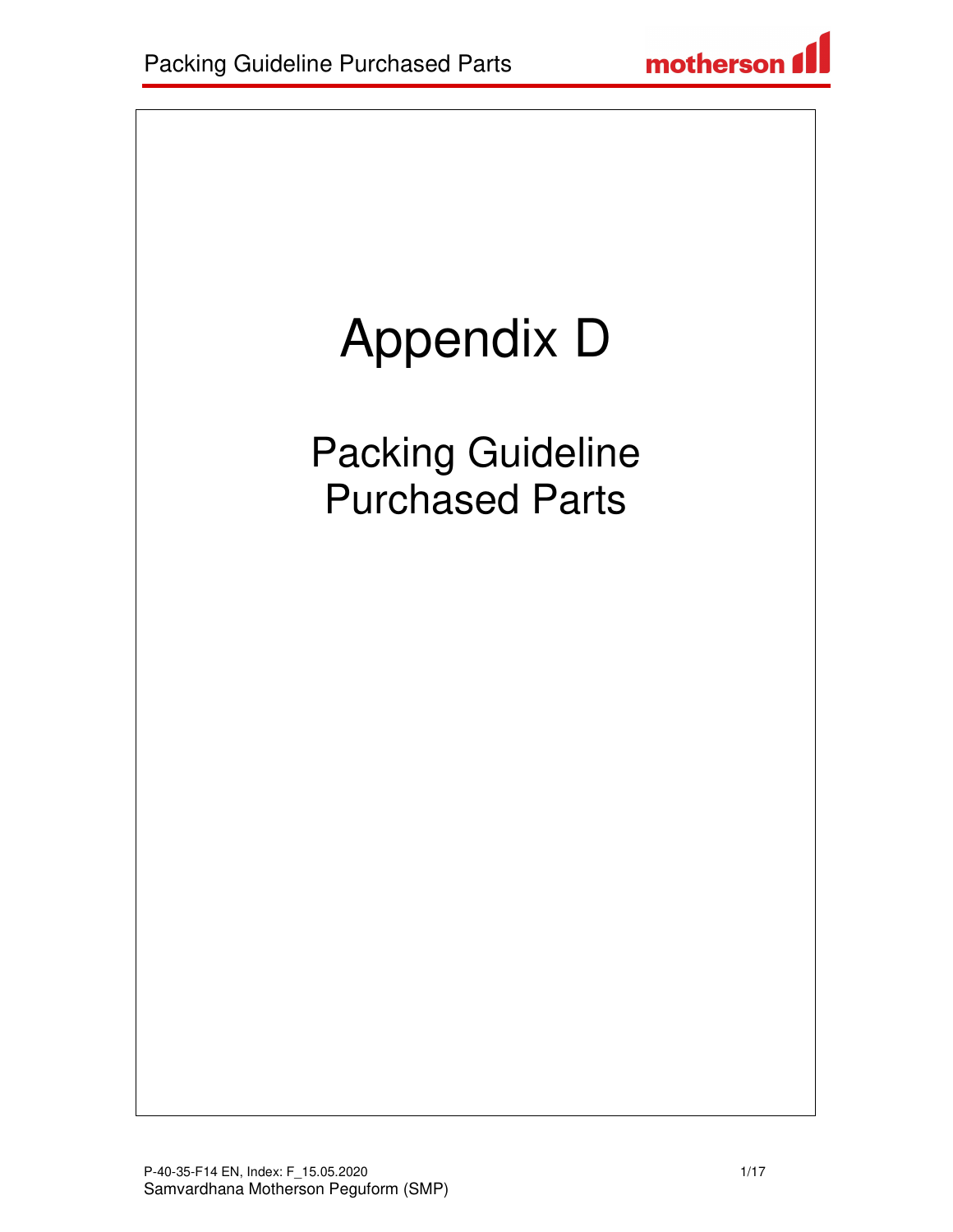#### **Inhaltsverzeichnis**

| 1            |                                                                               |  |  |  |
|--------------|-------------------------------------------------------------------------------|--|--|--|
| $\mathbf{2}$ |                                                                               |  |  |  |
| 3            |                                                                               |  |  |  |
|              | 3.1<br>3.2                                                                    |  |  |  |
| 4            |                                                                               |  |  |  |
|              | 4.1<br>4.2<br>4.2.1<br>4.2.2<br>4.3<br>4.4<br>4.5<br>4.6<br>4.7<br>4.8<br>4.9 |  |  |  |
| 5            |                                                                               |  |  |  |
| 6<br>7       | 6.1.1                                                                         |  |  |  |
| 8            |                                                                               |  |  |  |
|              | 8.1<br>8.1.1<br>8.1.2<br>8.1.3<br>8.1.4<br>8.1.5                              |  |  |  |
| 9            |                                                                               |  |  |  |
| 10           |                                                                               |  |  |  |
| 11           | 11.1.1<br>11.1.2                                                              |  |  |  |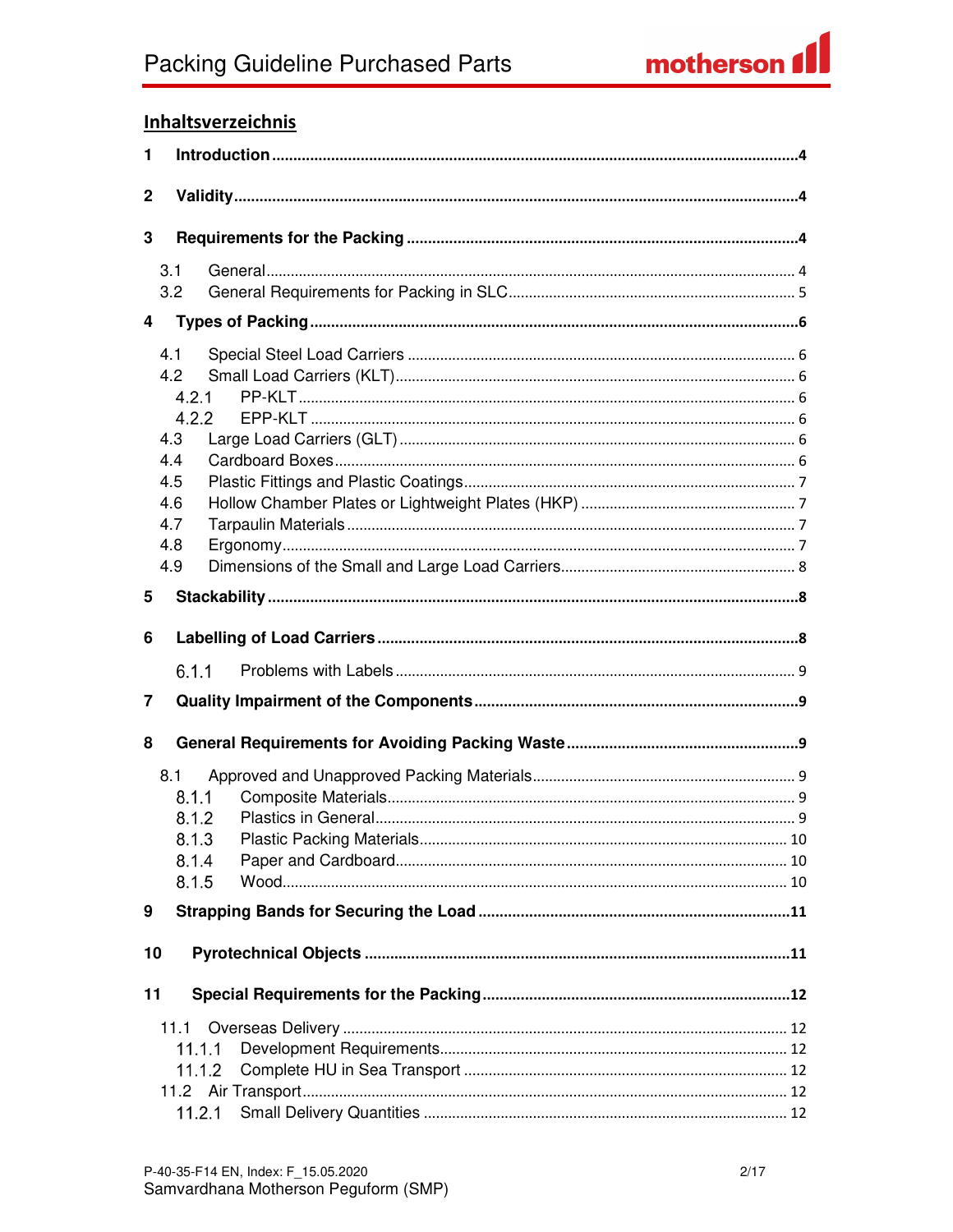### **Packing Guideline Purchased Parts**

## motherson f

| 12                   |  |
|----------------------|--|
| 13                   |  |
| 14                   |  |
| 15                   |  |
| 15.1<br>15.2         |  |
| 16                   |  |
| 17                   |  |
| 18                   |  |
| 18.1<br>18.2<br>18.3 |  |
| 19                   |  |
| 19.1<br>19.2<br>19.3 |  |
| 20                   |  |
| 21                   |  |
| 22                   |  |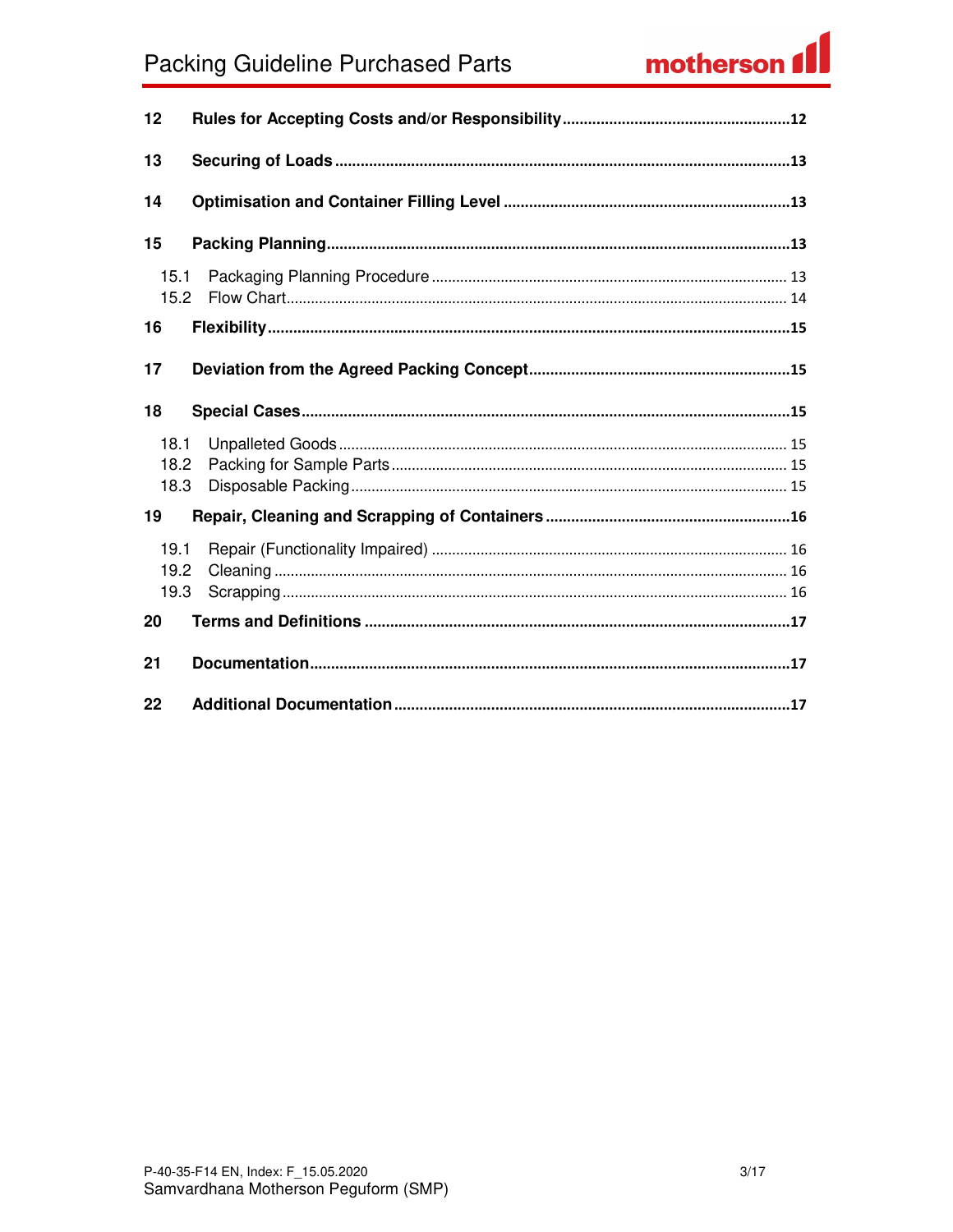#### **1 Introduction**

This packing guideline defines:

- the requirements of SMP for packing provided by the supplier or in the area of responsibility of the supplier
- handling of SMP and supplier packing in the daily business
- the responsibilities between the part suppliers (hereinafter referred to as supplier) and SMP

#### **2 Validity**

This packing guideline applies for deliveries to all SMP factories and their service providers or the module centre. If different or further factory-specific or process-related rules are necessary, these will be summarised in a separate document by the responsible factory logistics/technical planning (hereinafter referred to as specialized department) and appended to this guideline.

The packing guideline applies for all types of packing (steel, plastic and cardboard)

Deviations require approval with written release by the responsible SMP specialized department.

This packing guideline document may only be provided to external parties (suppliers) as a pdf file.

#### **3 Requirements for the Packing**

#### **3.1 General**

The following requirements must be met regardless of the choice of packing type:

- Damage-free part delivery (no quality impairments).
- Formation of rational loading units.
- One part number per packing unit (PU). Mixed pallets are, however, permitted.
- Optimum utilization of the load carriers.
- Secure transport (e.g. strapping of pallets).
- Easy unloadability of the transport vehicles by industrial trucks.
- Stackability (e.g. lids and pallets must be compatible).
- Optimisation of the load carrier dimensions to the inside dimensions of the used means of transport. As a rule, these are the following standard dimensions:
	- 1. Standard trucks in Europe: Areas 1200x800 [mm] and 1200x1000 [mm] and height 1000 mm (1200 mm in exceptional cases)
	- 2. Mega-trailers/jumbo trucks: Area 1200x800 [mm] and 1200x1000 [mm] and height 1000 mm and 1500 mm
	- 3. High Cube 40' sea container L x W x H: 12024x2350x2697 [mm]
- Ergonomic and easy-to-handle structure.
- Convenient part removal.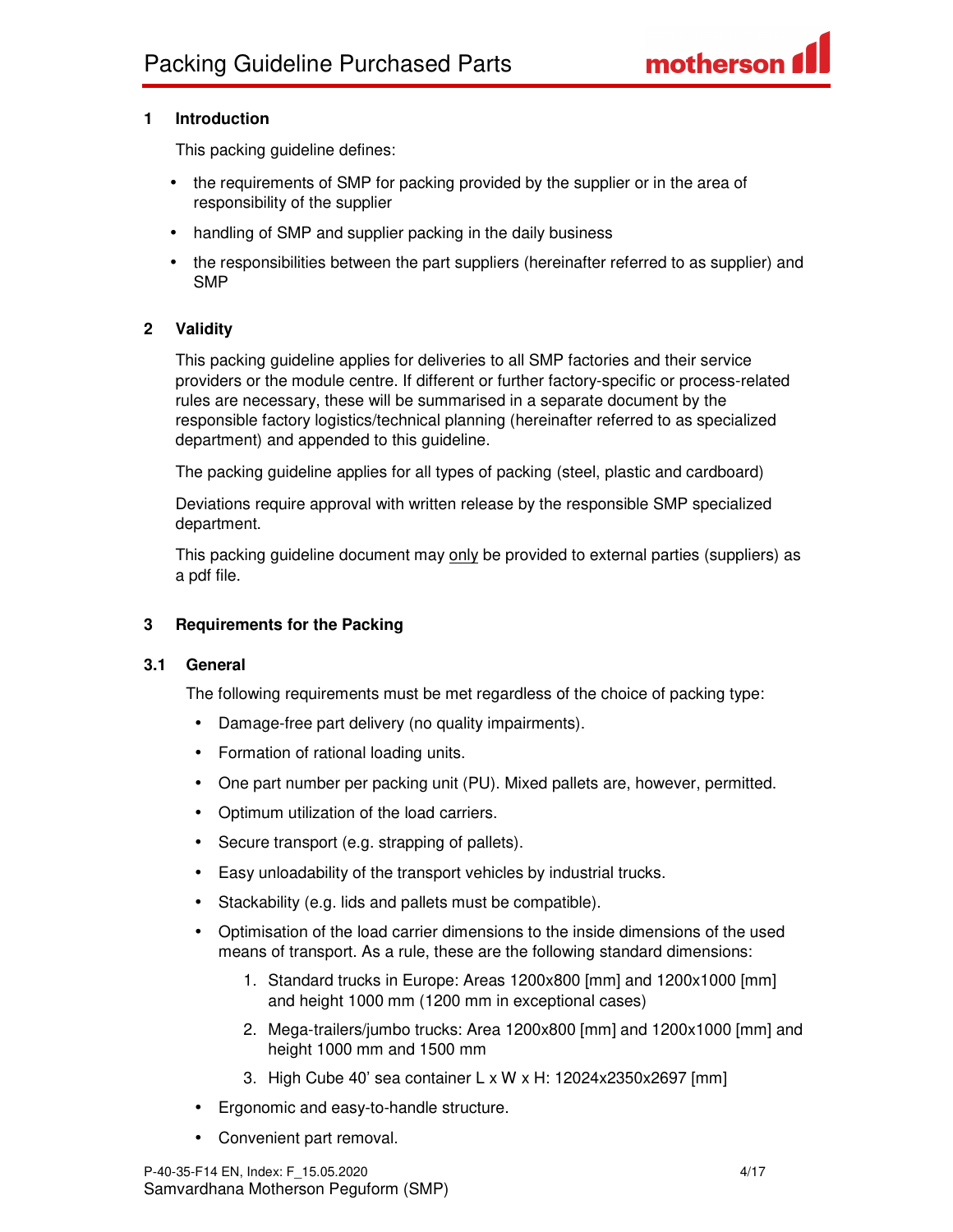- Recyclable materials.
- Minimal use of disposable packing materials.
- Life of the packing material at least longer than product life cycle.
- Conformity with recognised rules and valid national work safety and ergonomy laws in the countries in which the packing is used.

#### **Special Requirements for Packing of Purchased Parts**

The supplier is familiar with the special requirements for the packing concept of his products. The following aspects are conceivable among others:

- Necessary measures against corrosion.
- The parts may only be transported and stored in a certain position.
- The parts are sensitive to damage.
- No load may be exerted on the parts.
- Protection against direct sunlight.
- Necessity for electrical conductivity of packing for transport of component parts.
- Hazardous goods.

The supplier must notify the specialized department explicitly about these requirements and take them into consideration in his initial concept suggestion (see section 11).

#### **3.2 General Requirements for Packing in SLC**

The VDA recommendation 4500 must be applied!

The following applies for non-bulk components:

- The small load carrier contains only one layer of separated parts all facing in the same direction. In order to fully exploit the maximum load capacity of the SLC in the height with flat parts, these parts must be arranged vertically (if the surface allows) if necessary.
- When stacked, the space between the top edge of the part and the bottom edge of the SLC above must be at least 10 mm.
- Reusable inlays (trays, thermo-formed films, etc.) which enable several layers in one SLC should be avoided. Disposable inlays (foamed films, cardboard, etc.) are permissible!
- Special SLCs must be fitted with dust protection (SLC lid or permanently attached transparent film protection).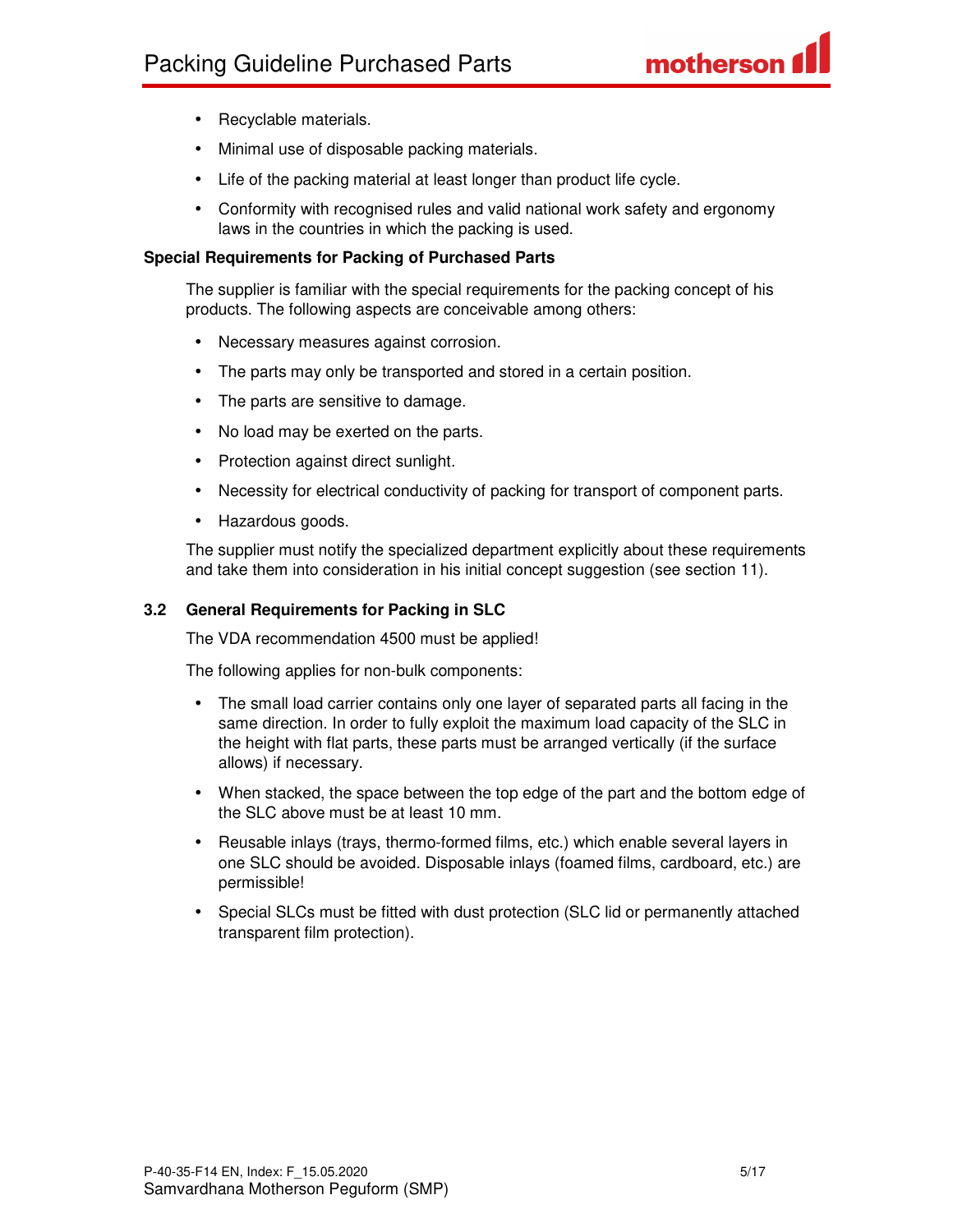#### **4 Types of Packing**

#### **4.1 Special Steel Load Carriers**

Prior approval of the responsible specialized department is required for special load carriers made of steel.

#### **4.2 Small Load Carriers (KLT)**

#### **PP-KLT**

VDA-RL-KLTs (single-wall with smooth, closed floor) are used.

Other PP-KLTs may be used for special load carriers (KLT with part-specific fittings).

#### **EPP-KLT**

- EPP-SLCs are manufactured in accordance with DIN 18 360.
- The material quality (40- 60 g/dm3) depends on the size and the part to be transported.
- Only new material is used.
- Permanent labelling with our logo (on the tool side).
- Attachment of recessed grips (no reach-through handles) on all 4 sides if possible.
- Integrated label holders/defined label areas on one long and one narrow side.
- Design not with stepped but "negative" stacking edge. The empty SLCs must be returned not upside down on the pallet to avoid the EPP-SLCs slipping off the pallet.

#### **4.3 Large Load Carriers (GLT)**

- Only plastic-based large load carriers are used.
- The load carrier is collapsible to take up a minimum volume when transported empty. It is often used as an alternative to the steel lattice box pallet.

#### **4.4 Cardboard Boxes**

- Cardboard boxes with a separate lid are used preferably (FEFCO 03)
- so that no knife is needed for removing the flaps.
- The inlays or padding materials should be made of corrugated cardboard
- if possible.
- The cardboard box carries the internationally valid warning signs.
- The cardboard box may not be fixed to the pallet with nails or staples.
- Edge guards must be fitted when the load is secured with strapping bands.
- For better stability of the load units, the individual boxes should be stacked on the pallet in blocks and not as a column.
- The box may only be sealed with adhesive tape and not with staples (except for sea freight).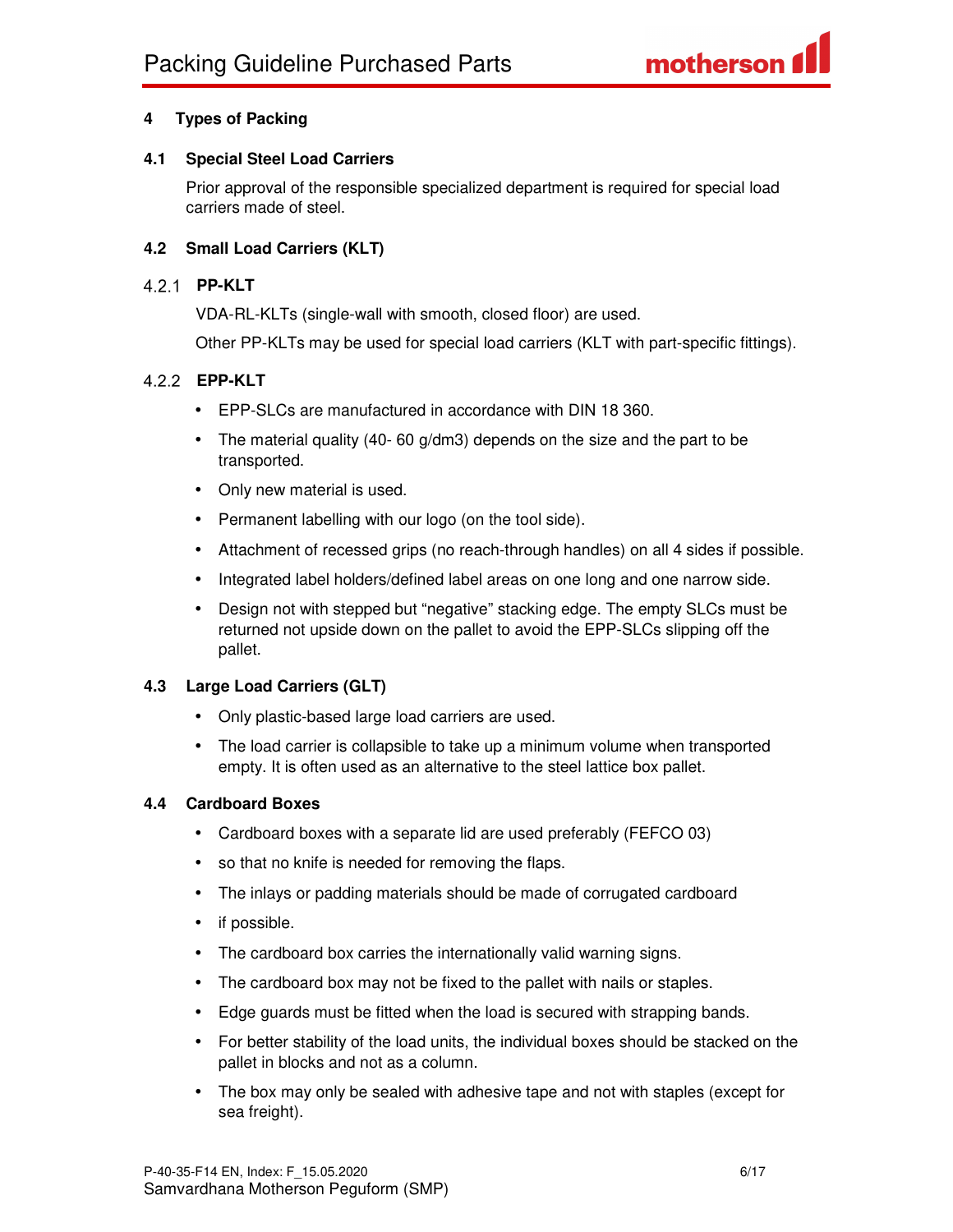#### **4.5 Plastic Fittings and Plastic Coatings**

- No recyclate may be used unless specified otherwise.
- The fittings/coatings must retain their required properties for the duration of the project and must not show signs of wear that impair their function.
- The fittings/coatings must retain the required properties in the temperature range from -20°C to 80°C.
- They must not become brittle, harden, split or come loose from the base material and must be resistant to oil, solvents and UV light. They must not emit any substances.
- The fittings must carry a material identification.
- Tools for production of the packing paid for by SMP in the part price or directly become the property of SMP or, in the event of an agreement between SMP and the OEM - the property of the OEM.
- Use of these tools for third parties is prohibited.

#### **4.6 Hollow Chamber Plates or Lightweight Plates (HKP)**

The supplier is responsible for selecting the size, alignment of the struts, colour and area weight of the plates. The result must meet all requirements for planned utilization time (see 4.1).

The plates must have the following properties:

- oil and solvent-resistant
- rot-proof
- UV-stable
- emission-free
- printable
- weldable
- formable
- anti-static if necessary
- smooth
- recyclable

#### **4.7 Tarpaulin Materials**

The tarpaulins must have the following properties:

- UV-stable
- rot-proof
- crease and tear-proof
- printable

#### **4.8 Ergonomy**

- The small load carriers (all materials including cardboard) should be easily movable by hand empty and filled and should not weigh more than 10 kg. Exceptions must be agreed with the specialized department. However, the max. gross weight may not exceed 15 kg.
- The components inside the packing must be easily grippable.
- The small load carriers must be stacked on a standard pallet (1.200x1.000 or 1.200x800 [mm]) without leaving gaps.
- A plastic lid (at a size of 1.200 x 800 [mm] the LEAD 1208-1) that allows form-fit stacking is finally placed on top of the HU.

• weldable • transparent if necessary with yellowing protection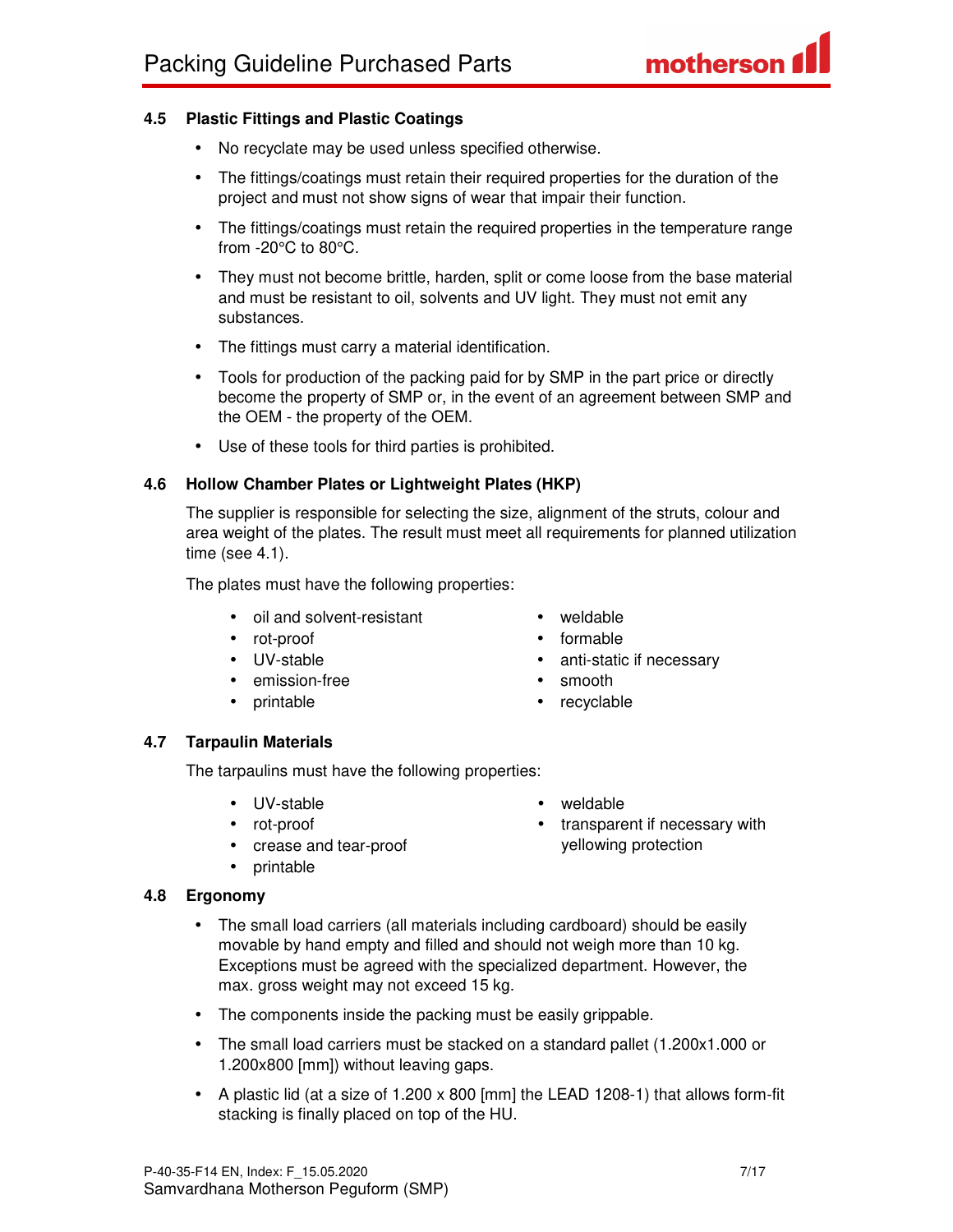- Fastening according to 4.9.6.
- If it is necessary to reach into the LLC from the outside to remove the parts, the reach distance must not exceed 800 mm. Otherwise the LLC must be designed as walkable.

#### **4.9 Dimensions of the Small and Large Load Carriers**

#### KLT:

The minimum size of a packing unit (PU) is 300x200x60 [mm], the maximum size 800x600x500 [mm]. The total maximum height (incl. pallet and lid) of the SLCs (LUs) stacked on a pallet is 1.000 mm.

#### GLT:

The maximum size is determined by the dimensions of the component. The dimensions must be adapted to the dimensions of the means of transport listed in chapter 3.1.

#### **5 Stackability**

The supplier is responsible for specifying the stacking factor of the supplier packing.

The maximum stacking factor is determined regardless of the actual load due to the danger of tipping by the following formula:

> Smallest distance of the base (feet, rails etc.) of the load carrier on the floor [mm] multiplied by 6 and divided by the total height of the individual load carrier [mm].

The determined value without decimal places and without rounding up corresponds to the permissible stacking factor.

#### Example 1:

Load carrier L=1.200 x W=**800** x H=1.500 (mm)

The smaller value of L and W is 800 mm, the total height is 1.500 mm

Calculation: 800 mm x 6 : 1.500 mm =  $3,2 \rightarrow$  stacking factor = 3-fold or "1+2"

#### Example 2:

Load carrier L=1.600 x W=**1.200** x H=1.500 (mm)

The smaller value of L and W is 1.200 mm, the total height is 1.500 mm

**Calculation:** 1.200 mm x 6 : 1.500 mm =  $4.8 \rightarrow$  stacking factor = 4-fold or "1+3"

#### **6 Labelling of Load Carriers**

Every load carrier in a load unit must be clearly labelled. Every load unit, every load carrier and every single packing unit must be fitted with a VDA 4902 goods tag which must face outwards when a load unit is formed. The goods tag must be inserted into the label holder.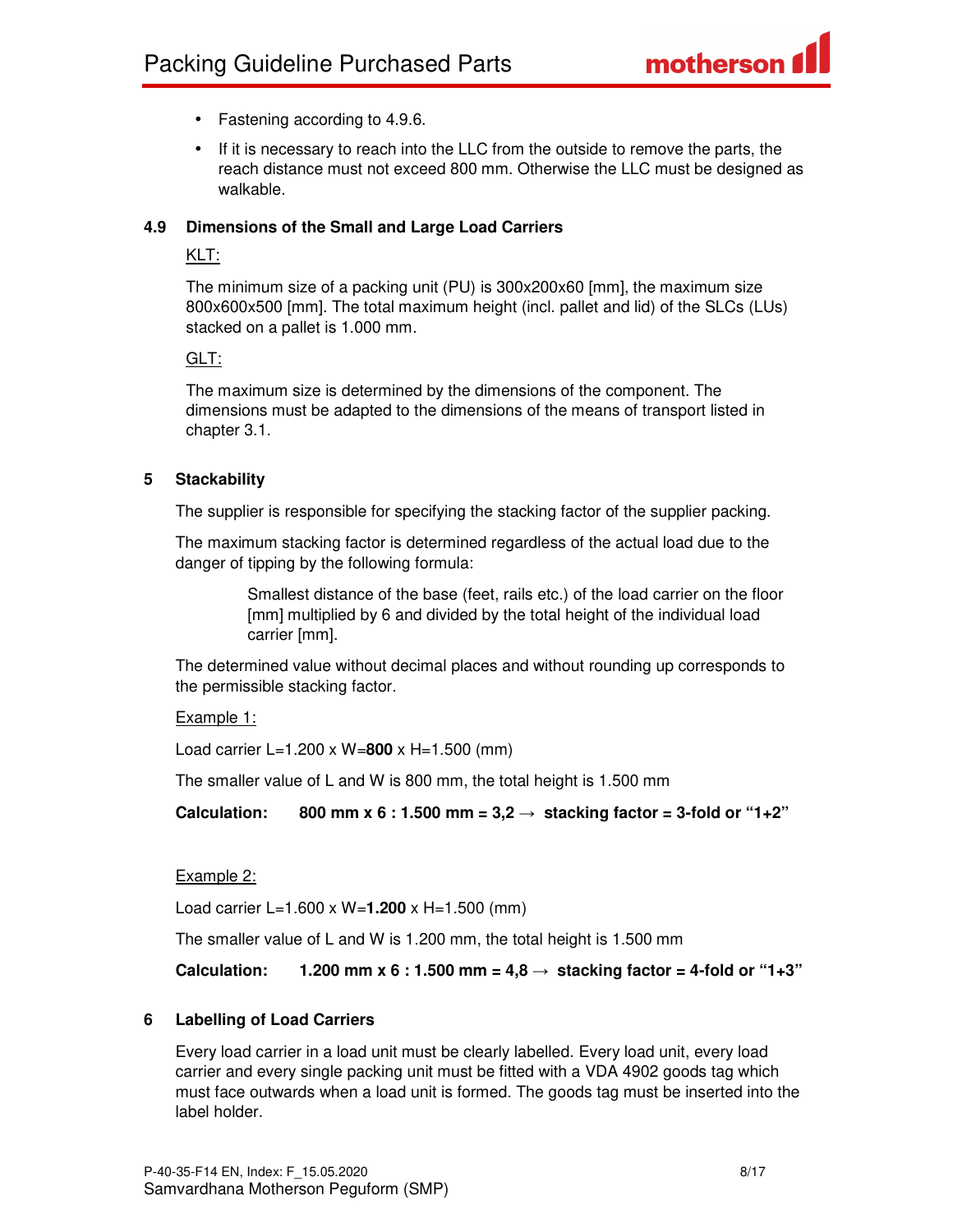If there is no label holder, the goods tag must be fixed by fabric glue points. This must not impair the legibility of the information on the goods tag. Double-sided gluing points are not permissible!

Old labels and test marks must be removed completely when loading the container. The packing must be labelled with the warning sign for ESDS in accordance with DIN EN 100 015 Part 1 if necessary.

#### **Problems with Labels**

The following procedure comes into effect in the case of missing, flawed or illegible labels:

- The goods are returned to the supplier unless they are needed urgently.
- If the goods are needed urgently, SMP will identify and sort them if necessary and charge this expense to the supplier.

#### **7 Quality Impairment of the Components**

- The supplier must ensure that no components are filled into wet, dirty or damaged containers. The supplier will be liable for any resulting quality defects.
- If the supplier's packing concept impairs the quality of the goods, the supplier must take immediate remedial action and develop a new packing concept in cooperation with SMP.

#### **8 General Requirements for Avoiding Packing Waste**

Packing must generally be planned under consideration of ecological aspects. The waste management goals of environmental legislation contain the ecological priorities accordingly:

- The **avoidance** = limited to the immediate necessary level.
- The **reduction** = re-use by utilization of reusable packing. Reusable load carriers are to be preferred under consideration of the above principle. The disposable volume is to be reduced.
- The **recycling** = environmentally friendly recycling for reusable and
- Disposable packing must be possible. In order to meet the requirements of the packing directive and to avoid an unnecessary environmental burden, only environmentally friendly materials should be used.

#### **8.1 Approved and Unapproved Packing Materials**

The packing material must be generally extensively recyclable and clearly and visibly labelled. The packing classification must not rule out material or energetic recycling.

#### **Composite Materials**

Composite materials are not permitted! Exception: Protective profiles.

#### **Plastics in General**

The following materials are approved for disposable packing: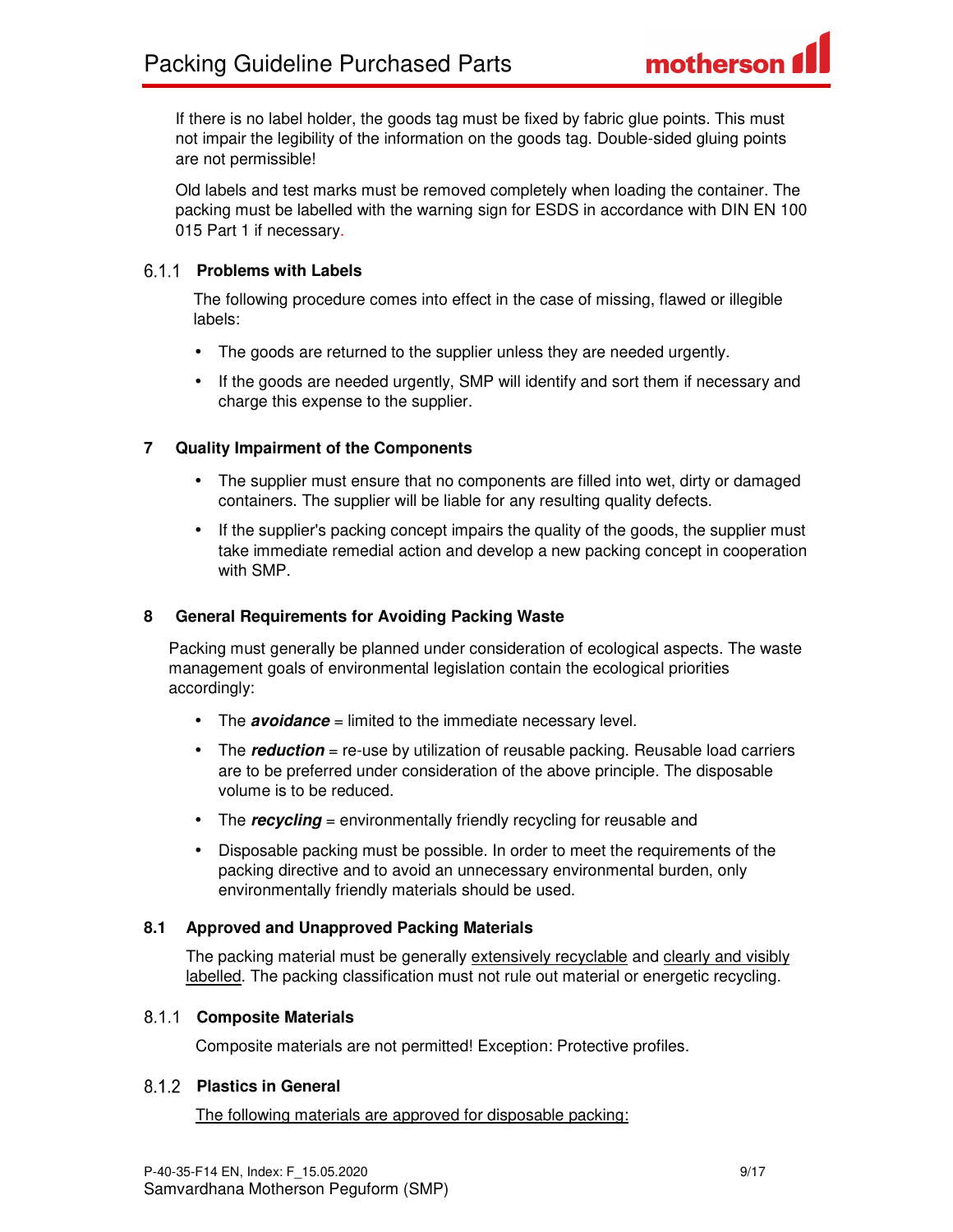PE and PP, they must be labelled in accordance with DIN 6120 (pictogram with abbreviations).

The following materials are approved for reusable packing:

ABS, PE and PP, they must be labelled in accordance with DIN 6120.

The following materials are approved in special cases and only in agreement with SMP:

PVC, PU, PC, EPS

#### **Plastic Packing Materials**

The following rules apply:

- Only PE is approved for protective and insulating caps unless specified otherwise.
- Packing chips are not permitted.
- Foams (disposable or reusable): only PE, PP approved.
- Shrink and stretch films: only PE with material identification according to DIN 6120.
- Film bags and sacks: only PE with material identification according to DIN 6120.
- Use of adhesive labels and strips of the same material.
- Printing may not take up more than 3% of the film area.

#### **Paper and Cardboard**

The following rules apply:

- Corrosion protection paper: Must be free from pollutant materials from paper production and be labelled with the RESY symbol. Sealing with plastic or textile bands.
- Papers with water-insoluble coatings or adhesives, e.g. wax, paraffin, bitumen, oil papers, self-adhesive paper tapes are not permitted.

#### **Wood**

Directive 2001/219/EC must be followed for the approval of wood.

The following must be observed (IPPC) to avoid spreading of pests:

With the decision 2001/218/EC and 2001/219/EC of the EC Commission, the following applies for packing wood made wholly or partly from untreated coniferous wood (with the exception of wood from thuja l.) and originating from Canada, China, Japan, USA and Portugal and used or to be used in the form of packing cases, boxes, lattice boxes, barrels, crates, drums and similar means of packing, pallets, box pallets and other load carriers as well as pallet mounting frames:

- The wood must either be thermally treated in a closed chamber for at least 30 minutes at a minimum temperature of 56°C or dried artificially in a drying oven whereby the chamber or oven must be tested, evaluated and officially approved for this purpose.
- Or it must be purged with a chemical medium according to an officially recognised technical method.
- The wood must carry a recognised label of approval for the respective treatment which shows where and by whom this treatment was administered.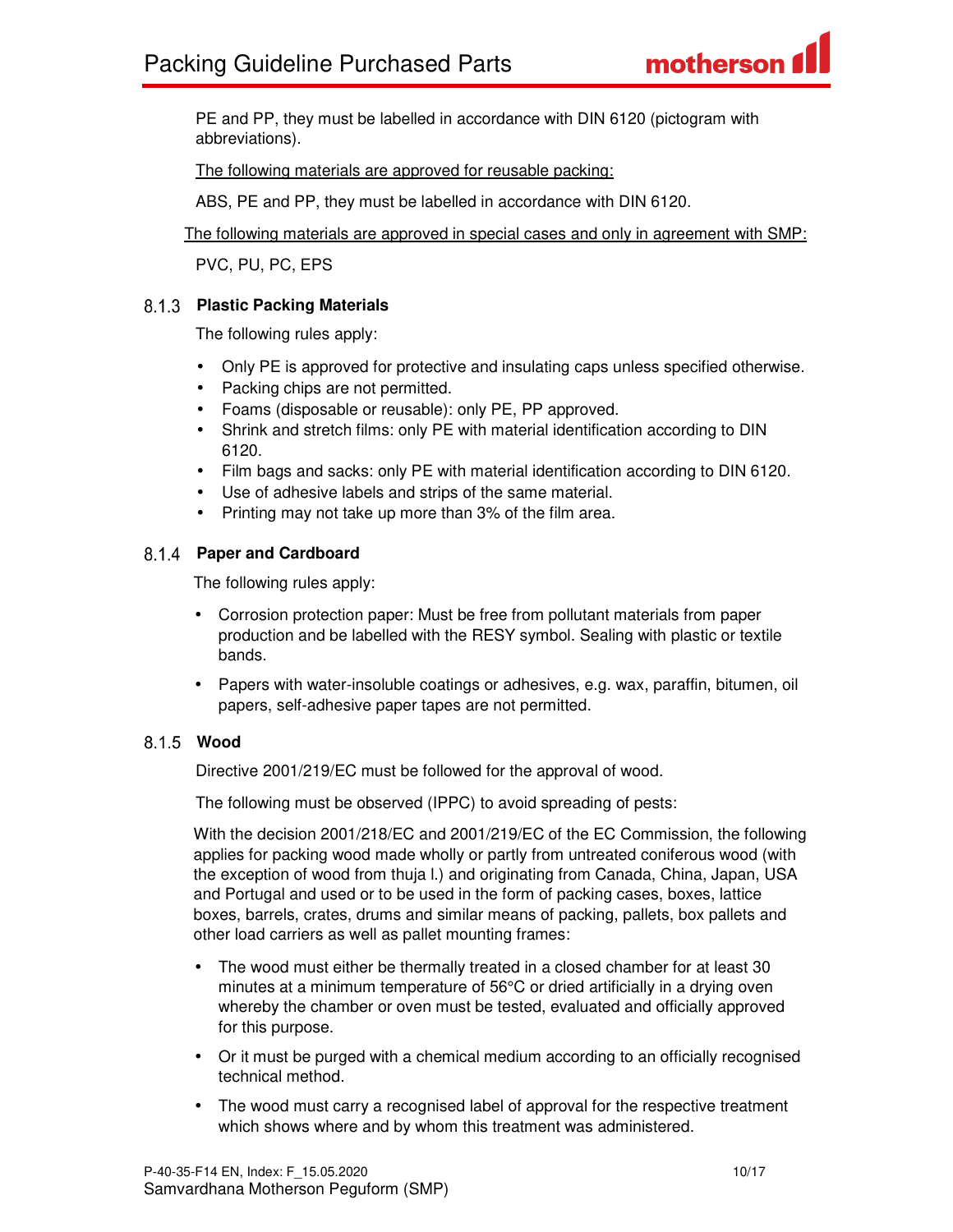- Packing material made of deciduous wood originating from China (except Hong Kong) must be accompanied by a plant health certificate according to Art. 7 and 8 of the 2001/29/EC directive in addition to the aforementioned measures.
- The bark must be removed from the wood and must have no bore holes larger than 3 mm in diameter caused by insects.
- The wood must have been subjected to artificial drying in a suitable temperature/time relation up to a moisture content of less than 20% dry substance.

#### **9 Strapping Bands for Securing the Load**

- Strapping bands must be made of PP
- Polyamide, polyester and steel bands (except for sea freight) are not allowed.

#### **10 Pyrotechnical Objects**

The supplier is responsible for the examination and classification of pyrotechnical objects (airbag modules, seat-belt tighteners, etc.) according to hazardous goods laws. Classification in accordance with UN recommendations (Test 4b, 6a, 6b, 6c) in class 9 must be ensured.

The testing and classification must be carried out and documented by a recognised expert/hazardous goods container supplier. The approval documents must be submitted to the appropriate specialized department at SMP.

Testing and classification take place, among other things, by means of the Bonfire-Test (6c) with different packings for assembly, part supply and CKD overseas production.

The requirements for the packing are recorded in the packing data sheets and are a part of the purchasing conditions. Details are agreed with SMP. The specifications in the product requirements specification of the pyrotechnical objects concerned must be observed. This does not affect the approval under explosives legislation.

#### The following applies for ready-to-install vehicle parts with pyrotechnical objects:

In accordance with special regulation 289 of the UN recommendations, airbags that are installed in vehicles or ready-to-install vehicle parts such as steering columns/steering wheels, are not subject to hazardous goods regulations.

Nevertheless, ready-to-install vehicle parts with pyrotechnical objects must be arranged (packed or unpacked) in suitable handling devices or in specially equipped vehicles or large containers in such a way that no additional hazard (such as splinters, smoke, heat, fire or loud noise) occurs in the event of accidental release of the pyrotechnical object. The supplier is responsible for providing proof of safety. An amendment to this facilitation is currently being discussed and is expected in the next few years. We recommend an expertise based on the UN recommendations.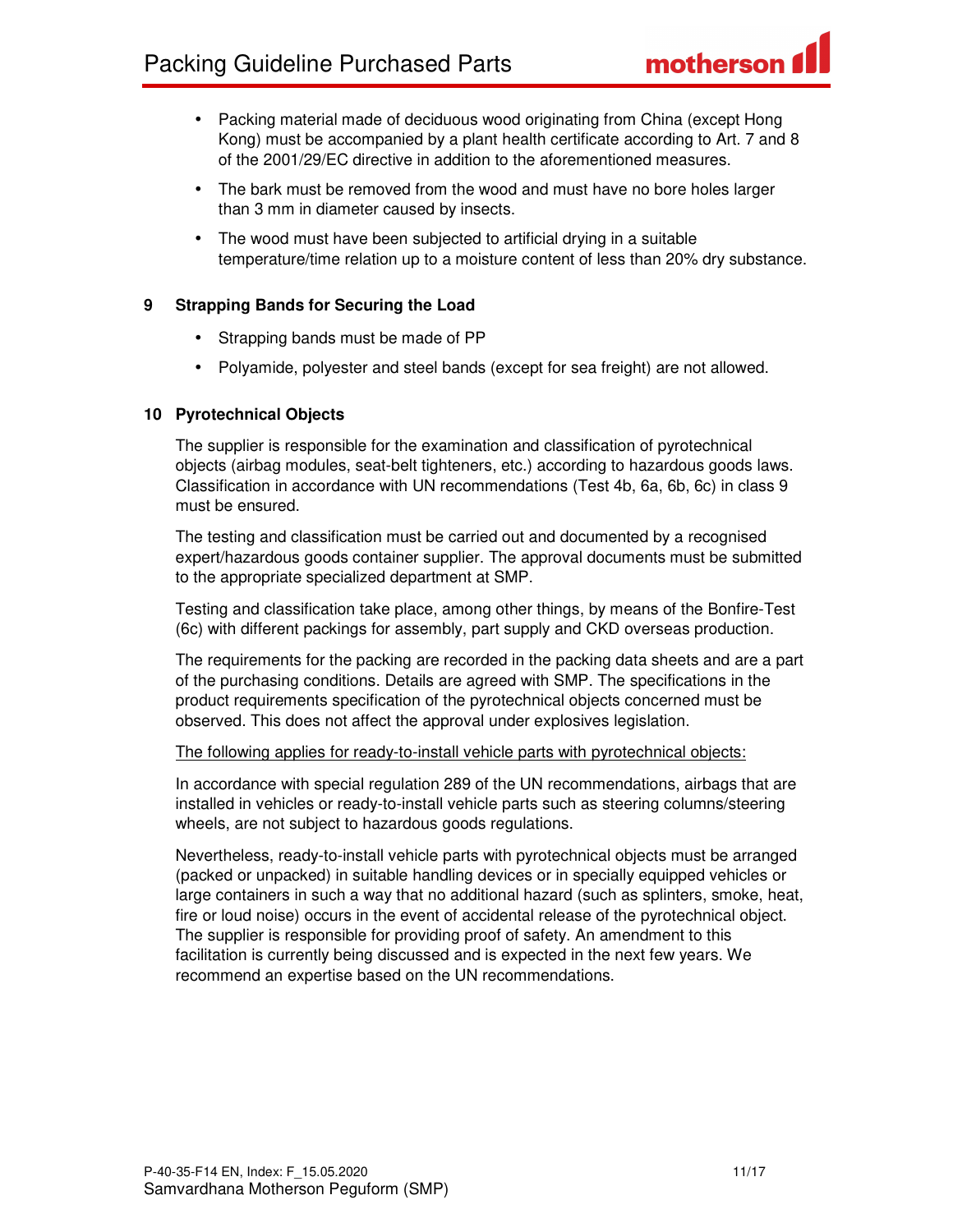#### **11 Special Requirements for the Packing**

#### **11.1 Overseas Delivery**

#### **Development Requirements**

- Increased mechanical stress (e.g. movements of the ship, harbour handling).
- Temperature  $30^{\circ}$ C to +  $80^{\circ}$ C.
- Humidity up to 100%.
- Transport or storage time up to 6 months.
- SMP does not provide disposable packing means on principle.
- Load units must be secured intrinsically against slipping (bands, stretch films, etc.).

In view of the above-mentioned aspects, the packing (especially corrugated cardboard) will fail already at slight stacking pressure in comparison with transport by land!

#### **Complete HU in Sea Transport**

- By sea freight: Adaptation of the packing dimensions with factory logistics to the interior dimensions of 40'-HC sea containers (L x W x H: 12,024 x 2,350 x 2,697 [mm]; 2,597 mm drive-in height of the door).
- The gaps left between the palleted (!) handling units must be selected so that uncomplicated handling when unloading the containers is possible. To ensure high container utilization, these gaps should not exceed 100 mm.
- Stackability of identical delivery/load units; the stack height here is the drive-in height (see above) minus 30 mm to minus 100 mm.
- For wooden packing materials (e.g. pallets), the import regulations for the country of destination must be satisfied and confirmed on the delivery note for every delivery. The quality of the pallets must meet the requirements for the goods flow from the supplier to the place of installation by all normal industrial trucks.

#### **11.2 Air Transport**

The packing must be agreed with the specialized department at an early stage. The supplier is responsible.

#### **Small Delivery Quantities**

- Gross weight of the smallest packing for manual handling by one person is max. 15 kg.
- Adaptation of the dimensions to our packing modules for overseas deliveries.

#### **12 Rules for Accepting Costs and/or Responsibility**

Unless otherwise agreed between SMP and the supplier, repair costs for SMP load carriers and inlays will be shared equally (50% / 50%). If the SMP load carriers are used by several suppliers, the costs will be set in the ratio of the load carrier circulation quantities of the individual suppliers.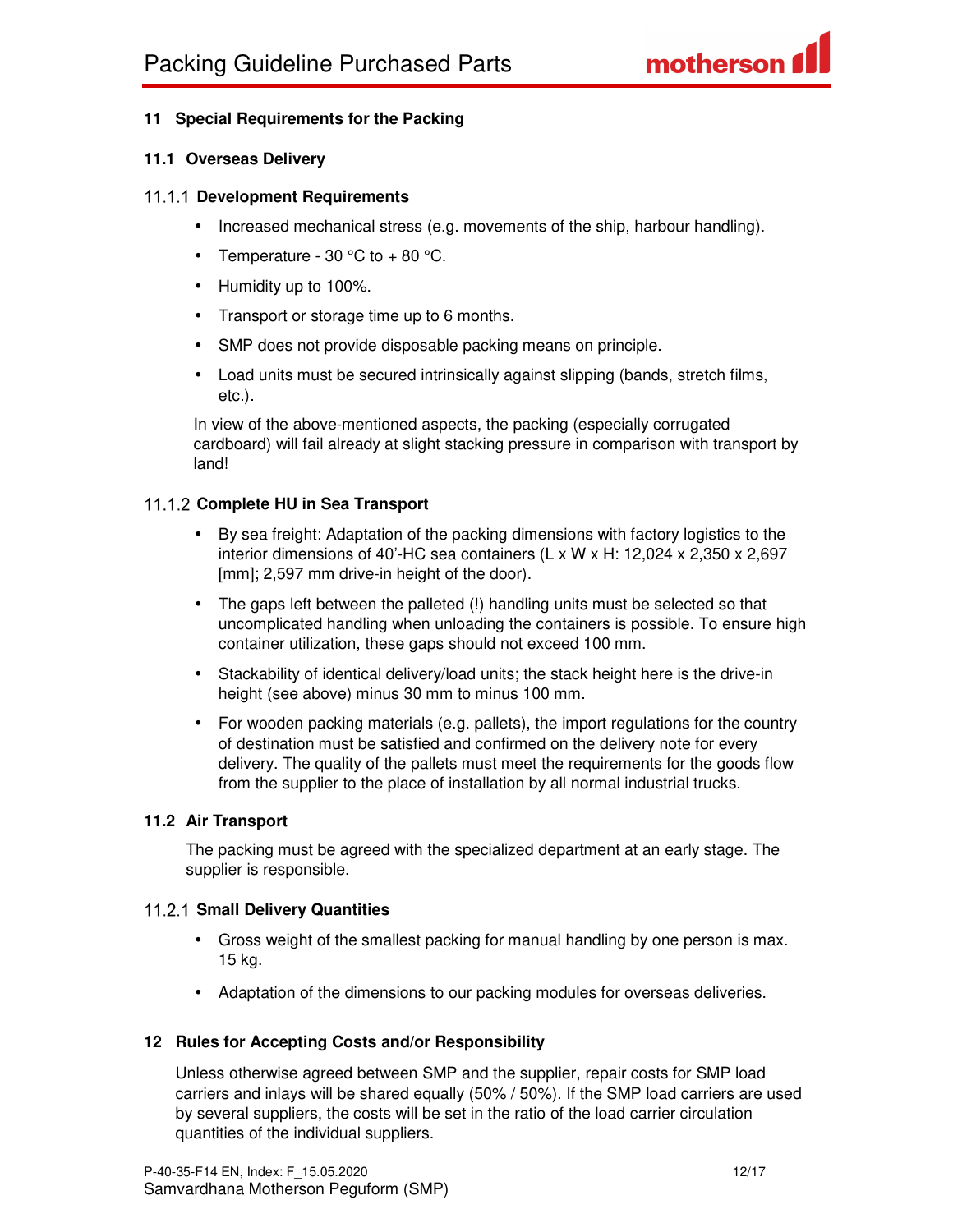#### **13 Securing of Loads**

Loads must be secured in accordance with national and international regulations. Maximum utilization of the means of transport must be ensured. The load must be secured according to the transport route and type of load (truck, rail, ship, aircraft).

#### **14 Optimisation and Container Filling Level**

The supplier must deliver containers filled to the maximum level. If the filling level should change (e.g. due to component modifications or other required arrangement of the parts inside the container), the supplier is obliged to inform the specialized department in advance and agree the changes with them.

Container filling level optimisations must be suggested by the supplier and implemented in cooperation with the specialized department. Only then can it be ensured that the packing data are recorded correctly and a new packing agreement can be transmitted.

#### **15 Packing Planning**

The following order should be observed for the definition of a packing concept:

Check for use of a packing solution with optimum properties, these are:

- Standard load carriers
- Small PUs/LUs
- Reusable packing
- Use of compromise solutions because special basic conditions demand deviations from the optimum, e.g. disposable packing for overseas transport.
- Packing solutions with the following properties should be avoided:
- Special load carriers
- Large PUs/LUs
- Disposable packing

#### **15.1 Packaging Planning Procedure**

- The supplier will contact the specialized department to ask about the responsibility for the packing development (for "real" purchased parts of the supplier, for articles of merchandise of the OEMs or supplier) and the requirements for the packing (product requirement specification).
- The supplier will develop an initial proposal (or several alternatives) under consideration of this guideline and submit this to the specialized department.
- The packing concept will be assessed by the specialized department.
- SMP agrees a common packing concept with the supplier.
- The supplier creates a packing sample and conducts suitable packing and transport tests. No costs will be incurred by SMP.
- After a positive result, the packing concept is documented by filling in the packing data sheet (see attachment).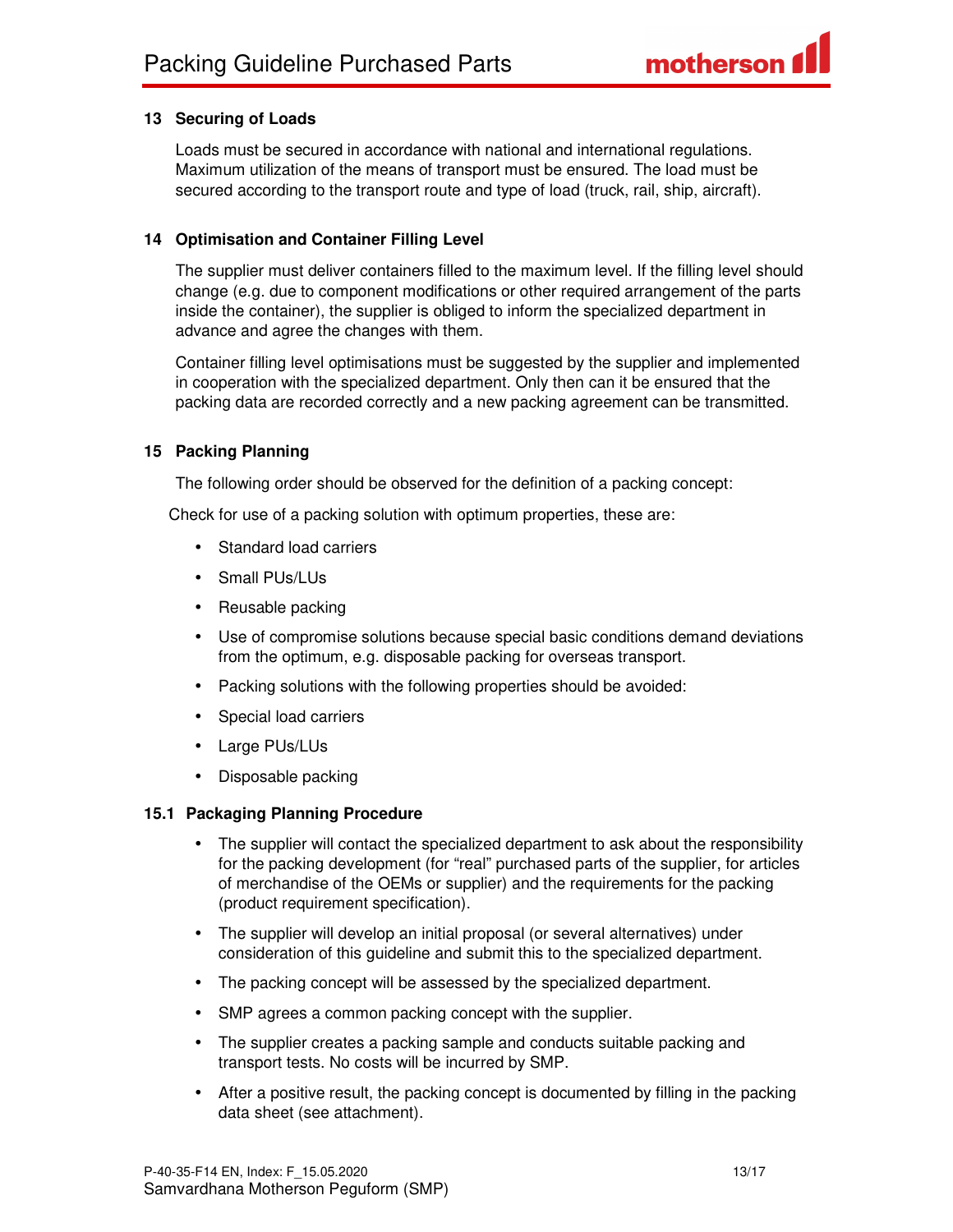- The packing data sheet is sent to SMP Purchasing who take this into consideration in the contract of delivery/order.
- Conclusion of a logistics agreement including the packing conditions which are a part of the order.

**Attention:** The packing requirements specified in the packing data sheets are legally binding. An agreement made with a supplier is part of the purchasing conditions.

Release of a packing does not release the supplier from his responsibility for damagefree delivery of the parts.

#### **15.2 Flow Chart**

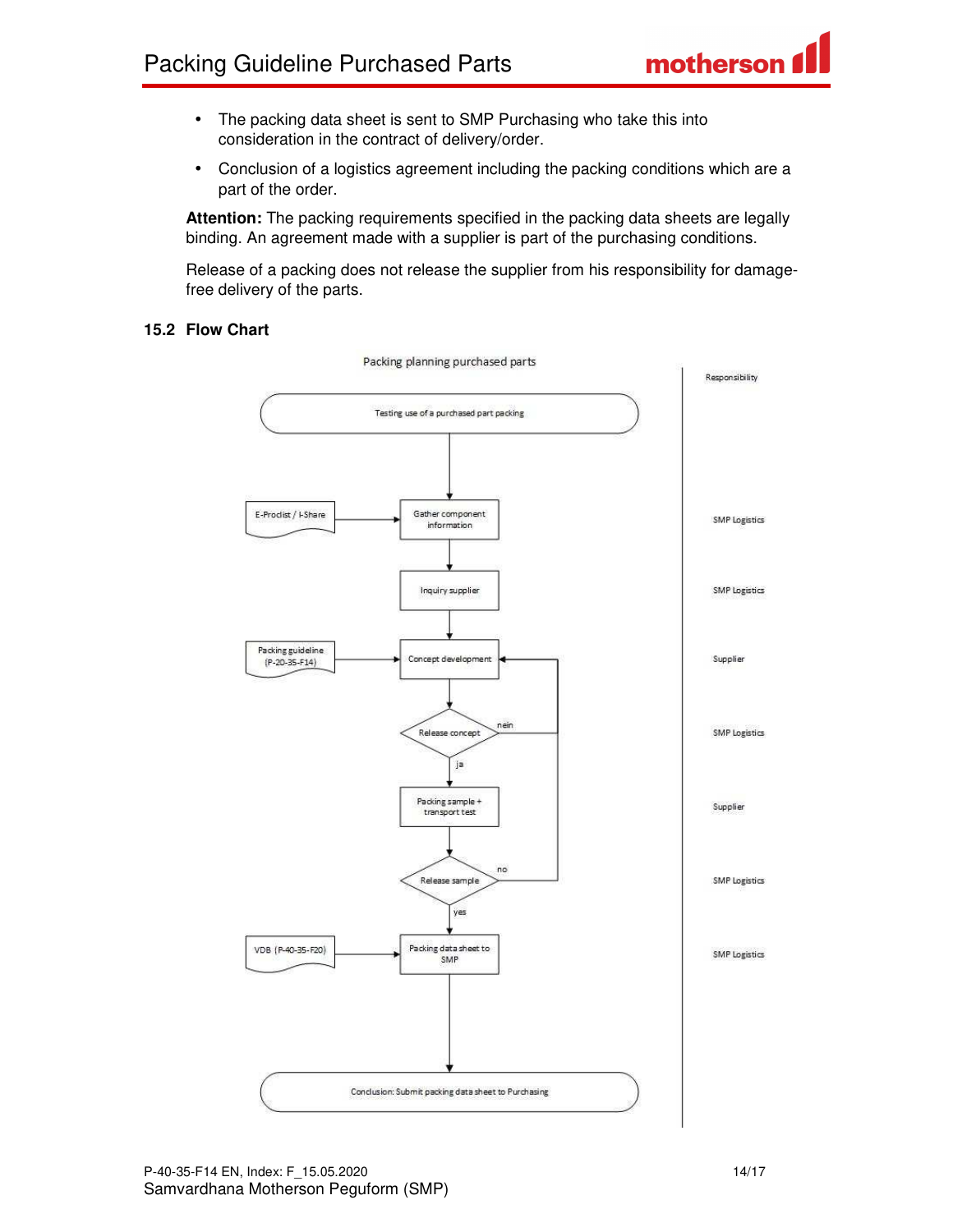#### **16 Flexibility**

The supplier ensures that changes to the packing agreement with regard to type, size, packing density, etc. desired by SMP before and after SOP will be implemented without costs for SMP. The changes must be implemented within a period of 4 weeks.

Different load carriers or packing concepts can be used for identical components that are delivered to different SMP factories.

#### **17 Deviation from the Agreed Packing Concept**

If no packing concept is available for a certain component, the supplier must submit a packing suggestion to SMP which meets the requirements according to 4.1. The procedure described in section 8 must be followed.

Deviations for good reason (e.g. alternative packings for series launches, extraordinary foreruns) must be agreed with the appropriate specialized departments.

An appropriate remark "Alternative packing!" with the reason and the details of the contact with whom the deviation was agreed (name, initials, phone no.) must be entered in the delivery note.

If the agreed packing concept is not observed without the consent of the specialized department, SMP reserves the right to charge any resulting handling, disposal and repacking costs to the supplier. Unapproved deviations from the packing concept agreed with SMP will be included in the supplier assessment.

#### **18 Special Cases**

All special cases must be agreed with the specialized department.

#### **18.1 Unpalleted Goods**

Deliveries in cardboard boxes, bags, etc. without a pallet should generally be avoided because these have to be handled manually (except for deliveries by a parcel service).

#### **18.2 Packing for Sample Parts**

Packing for sample parts must be clarified with Quality Inspection. The costs are generally paid by the supplier.

#### **18.3 Disposable Packing**

Disposable packing must be largely avoided. Exceptions must be agreed with the specialized department. Reasons for this may be a very small delivery quantity or a very long delivery distance. The supplier must provide an explanation why a reusable solution is uneconomical.

Disposable packing is generally provided by the supplier and is included in the purchasing price.

The following aspects must be considered in the packing development in addition to the general requirements in chapter 4.

- Damage-free, trouble-free handling by industrial trucks (DIN 15140).
- Wear aids (e.g. tensioning straps) according to size and weight of the packing unit.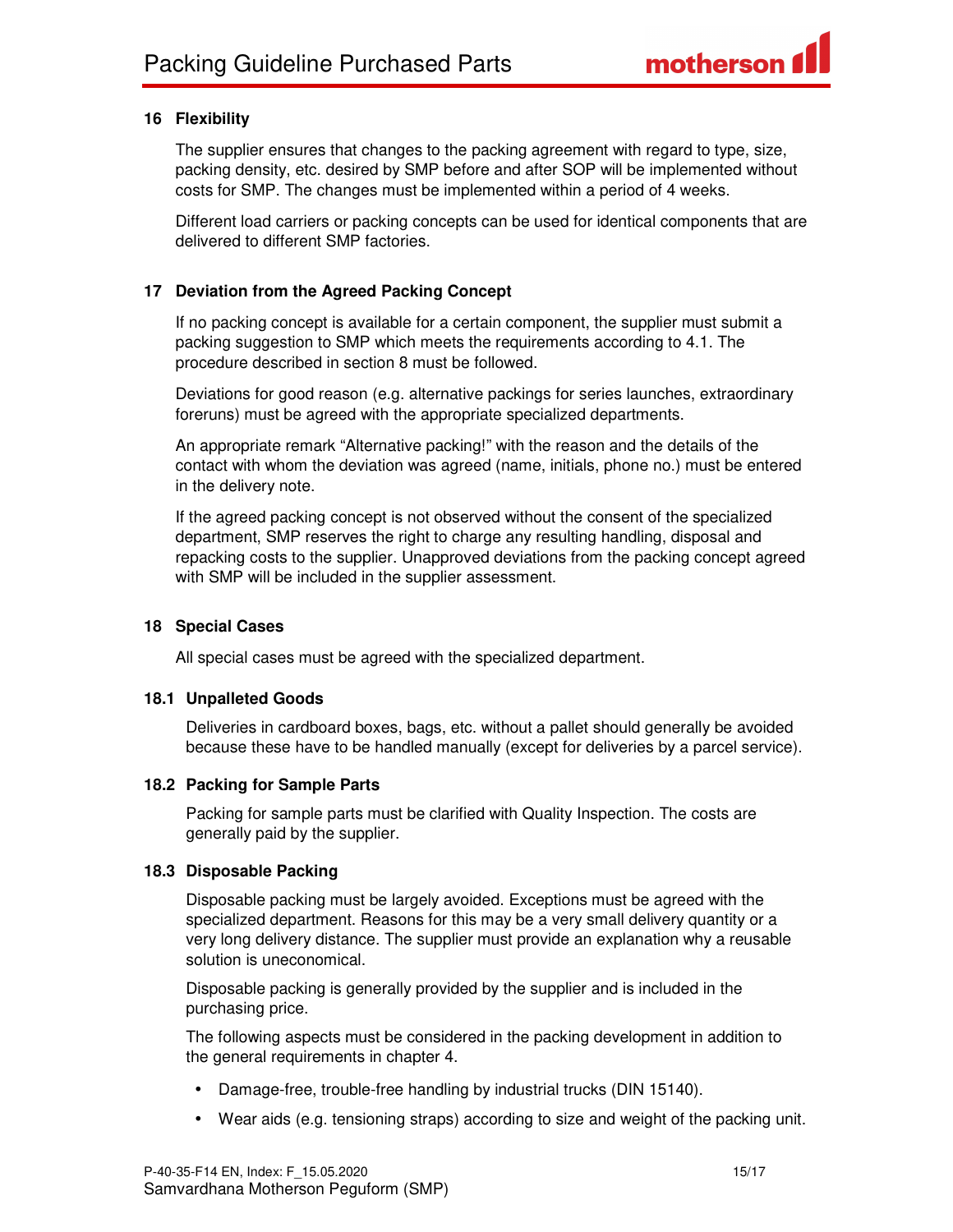- Corrosion protection if necessary
- Specification of the max. load or stacking factor.
- The type and quality of the disposable packing depends on the requirements of the transport chain which the supplier must inquire about in advance.
- The standard dimensions of the load unit (see chapter 3.1) and modular structure must be observed. Deviations must be agreed with the specialized department.

#### **19 Repair, Cleaning and Scrapping of Containers**

#### **19.1 Repair (Functionality Impaired)**

- Flaps, lids, drawers etc. immovable or deformed to such an extent that they can no longer be closed.
- Inlays missing or not working.
- Important labels missing or illegible.
- The base frame or rails/feet are bent to such an extent that the load carrier no longer stands evenly on its four feet or can no longer be stacked safely.
- The corner posts are deformed, lattices broken and wire ends protruding inwards or outwards.

#### **19.2 Cleaning**

- SMP only sends well-swept containers. SMP does not wash the load carriers.
- The supplier ensures that the components are only delivered in clean load carriers and that the components cannot be soiled before installation.

#### **19.3 Scrapping**

SMP-owned load carriers may only be scrapped with the consent of the specialized department. Otherwise the supplier will be charged at the reprocurement value.